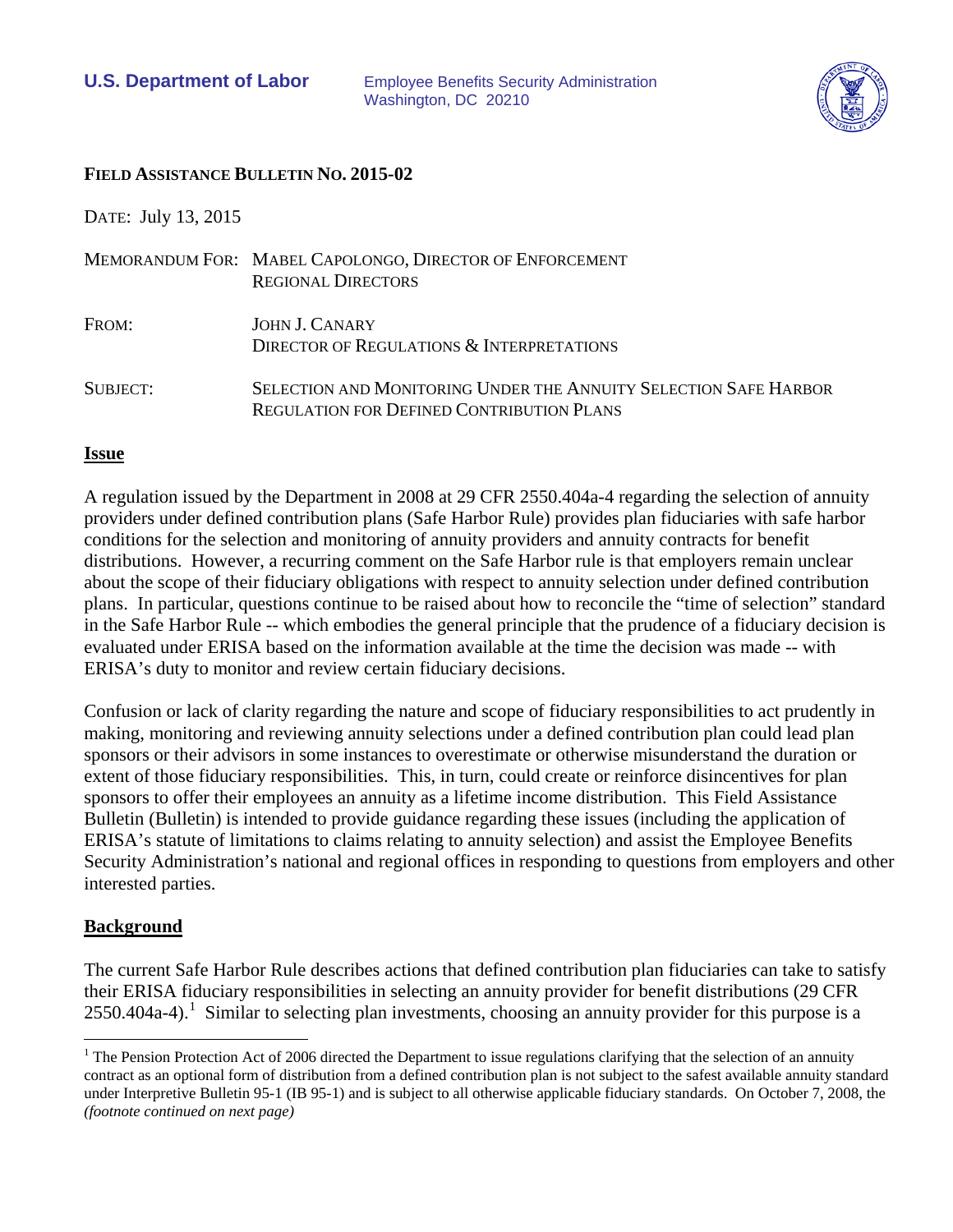fiduciary function, subject to ERISA's standards of prudence and loyalty. The Safe Harbor Rule requirements are satisfied if the plan's fiduciary:

- Engages in an objective, thorough and analytical search for the purpose of identifying and selecting providers from which to purchase annuities. This process must avoid self-dealing, conflicts of interest or other improper influence and should, to the extent possible, involve consideration of competing annuity providers;
- Appropriately considers information sufficient to assess the ability of the annuity provider to make all future payments under the annuity contract;
- Appropriately considers the cost (including fees and commissions) of the annuity contract in relation to the benefits and administrative services to be provided under such contract;
- Appropriately concludes that, at the *time of the selection* [emphasis added], the annuity provider is financially able to make all future payments under the annuity contract and the cost of the annuity contract is reasonable in relation to the benefits and services to be provided under the contract; and
- If necessary, consults with an appropriate expert or experts for purposes of compliance with these provisions.

For this purpose the Safe Harbor Rule provides that "the time of selection" means:

- (1) the time that the annuity provider and contract are selected for distribution of benefits to a specific participant or beneficiary; or
- (2) the time that the annuity provider is selected to provide annuities as a distribution option for participants or beneficiaries to choose at future dates.

The Safe Harbor Rule also provides that when an annuity provider is selected to offer annuities that participants may later choose as a distribution option, the fiduciary must periodically review the continuing appropriateness of the conclusion that the annuity provider is financially able to make all future payments under the annuity contract, as well as the reasonableness of the cost of the contract in relation to the benefits and services to be provided. The fiduciary is not, however, required to review the appropriateness of its conclusions with respect to an annuity contract purchased for any specific participant or beneficiary.<sup>[2](#page-1-0)</sup>

### **Discussion**

### **ERISA's Prudence Standard Applied to the Selection and Monitoring of Annuities**

Section  $404(a)(1)(B)$  of ERISA provides that a fiduciary must discharge his duties with respect to a plan –

with the care, skill, prudence, and diligence *under the circumstances then prevailing* [emphasis added] that a prudent man acting in a like capacity and familiar with such matters would use in the conduct of an enterprise of a like character and with like aims.

Consistent with this statutory language, the prudence of a fiduciary decision is evaluated with respect to the information available at the time the decision was made – and not based on facts that come to light only

<span id="page-1-0"></span>

Department issued a final rule amending IB 95-1 to clarify that it applies only to defined benefit plans. The Department published on the same day the final regulation establishing the annuity provider selection safe harbor for distributions from defined contribution plans (29 CFR 2550.404a-4). <sup>2</sup> *See* 29 CFR 2550.404a-4(c)(2).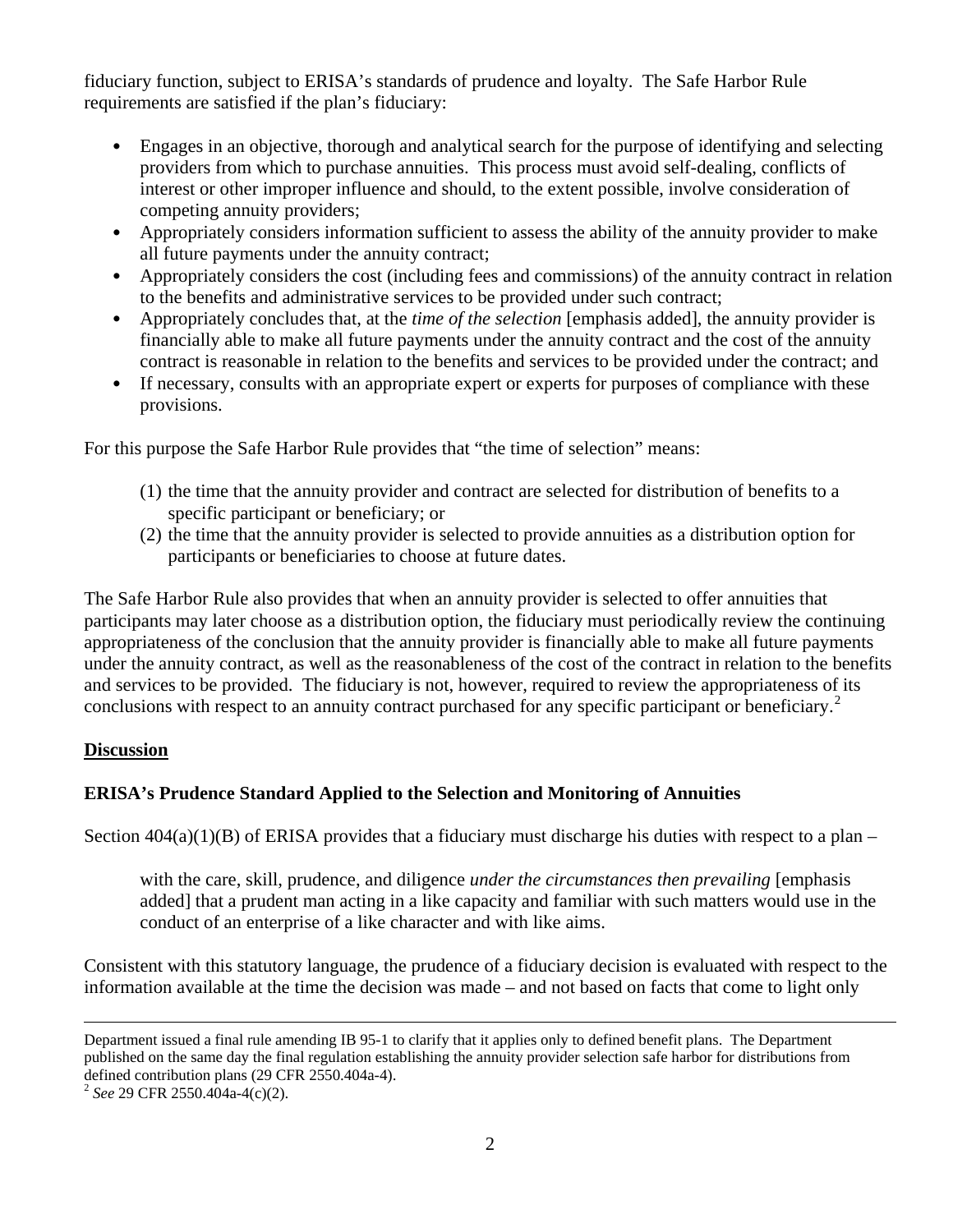with the benefit of hindsight.<sup>[3](#page-2-0)</sup> The conditions of the Safe Harbor Rule embody this general principle of fiduciary prudence. A fiduciary's selection and monitoring of an annuity provider is judged based on the information available at the time of the selection, and at each periodic review, and not in light of subsequent events.<sup>[4](#page-2-1)</sup>

The periodic review requirement in the Safe Harbor Rule does not mean that a fiduciary must review the prudence of retaining an annuity provider each time a participant or beneficiary elects an annuity from the provider as a distribution option. The frequency of periodic reviews to comply with the Safe Harbor Rule depends on the facts and circumstances. For example, if a "red flag" about the provider or contract comes to the fiduciary's attention between reviews (e.g., a major insurance rating service downgrades the financial health rating of the provider or several annuitants submit complaints about a pattern of untimely payments under the contract), the fiduciary would need to examine the information to determine whether an immediate review is necessary, or, depending on the facts and circumstances, the fiduciary may need to conduct an immediate review.

The guidance in this Bulletin is limited to the selection and monitoring of annuity providers for benefit distributions from defined contribution plans.<sup>[5](#page-2-2)</sup> The Department and the Department of the Treasury are engaged in a joint initiative to encourage the prudent consideration, offering, and use of lifetime income alternatives, including annuities, in retirement plans.<sup>[6](#page-2-3)</sup> Accordingly, the Departments have issued separate regulations and other guidance clarifying applicable rules and facilitating the offering and selection of lifetime income under retirement plans.<sup>[7](#page-2-4)</sup> The Department is considering guidance on fiduciary selection and monitoring of annuity providers and contracts that are offered as investment options under defined contribution plans as part of its project on the Department's regulatory agenda to evaluate possible amendments to the Safe Harbor Rule. Information regarding the project is available at [www.reginfo.gov/public/do/eAgendaViewRule?pubId=201504&RIN=1210-AB58.](http://www.reginfo.gov/public/do/eAgendaViewRule?pubId=201504&RIN=1210-AB58)

<span id="page-2-0"></span><sup>&</sup>lt;sup>3</sup> Bunch v. W.R. Grace & Co., 555 F.3d 1, 10 (1<sup>st</sup> Cir. 2009) ("Although hindsight is 20/20, as we have already stated, that is not the lens by which we view a fiduciary's actions under ERISA"); *DiFelice v. U.S. Airways Inc.*, 497 F.3d 410, 424 (4<sup>th</sup> Cir. 2007) ("First and foremost, whether a fiduciary's actions are prudent cannot be measured in hindsight, whether this hindsight would accrue to the fiduciary's detriment or benefit."); *Donovan v. Mazzola*, 716 F.2d 1226, 1231 (9<sup>th</sup> Cir.1983) ("The Court's task is to inquire 'whether the individual trustees, at the time they engaged in the challenged transactions, employed the appropriate methods to investigate the merits of the investment and to structure the investment.'").

<span id="page-2-1"></span><sup>4</sup> *See Tibble v. Edison Intern.*, 135 S.Ct. 1823 (2015) (trustee's continuing duty to monitor trust investments and remove imprudent ones exists separate and apart from the trustee's duty to exercise prudence in selecting investments at the outset). *See also* 3 Restatement (Third) of the Law of Trusts §90 cmt. b, at 294-296 (2007) ("[A] trustee's duties apply not only in making investments, but also in monitoring and reviewing investments.").

<span id="page-2-2"></span><sup>&</sup>lt;sup>5</sup> This guidance does not address any issues regarding plan or fiduciary communications to participants regarding annuity contracts held by participants still covered under a plan.

<span id="page-2-3"></span><sup>&</sup>lt;sup>6</sup> See Joint Request for Information published at 75 FR 5253 (Feb. 2, 2010). Comments on the RFI are available at www.dol.gov/ebsa/regs/cmt-1210-AB33.html.<br><sup>7</sup> See Pension Benefit Statements, Advance Notice of Proposed Rulemaking, 78 FR 26727 (May 8, 2013); DOL Information

<span id="page-2-4"></span>Letter from Phyllis C. Borzi to J. Mark Iwry (Oct. 23, 2014) (guidance under 29 CFR 2550.404c-5 and 2550.404a-4 with respect to a series of target date funds that seek to provide lifetime income through the use of unallocated deferred annuity contracts described in Internal Revenue Service Notice 2014-66 -- available at www.dol.gov/ebsa/pdf/il102314.pdf); Final Treasury Regulations on Longevity Annuity Contracts, 79 FR 37633 (July 2, 2014); Proposed Treasury Regulations on Modifications to Minimum Present Value Requirements for Partial Annuity Distribution Options Under Defined Benefit Pension Plans, 77 FR 5454 (Feb. 3, 2012); Rev. Rul. 2012-3, 2012-8 IRB 383 (Application of Survivor Annuity Requirements to Deferred Annuity Contracts Under a Defined Contribution Plan); Rev. Rul. 2012-4, 2012-8 IRB 386 (Rollover from Qualified Defined Contribution Plan to Qualified Defined Benefit Plan to Obtain Additional Annuity); Notice 2014-66, IRB 2014-46 (Lifetime Income Provided Through Target Date Funds in Section 401(k) Plans and Other Qualified Defined Contribution Plans).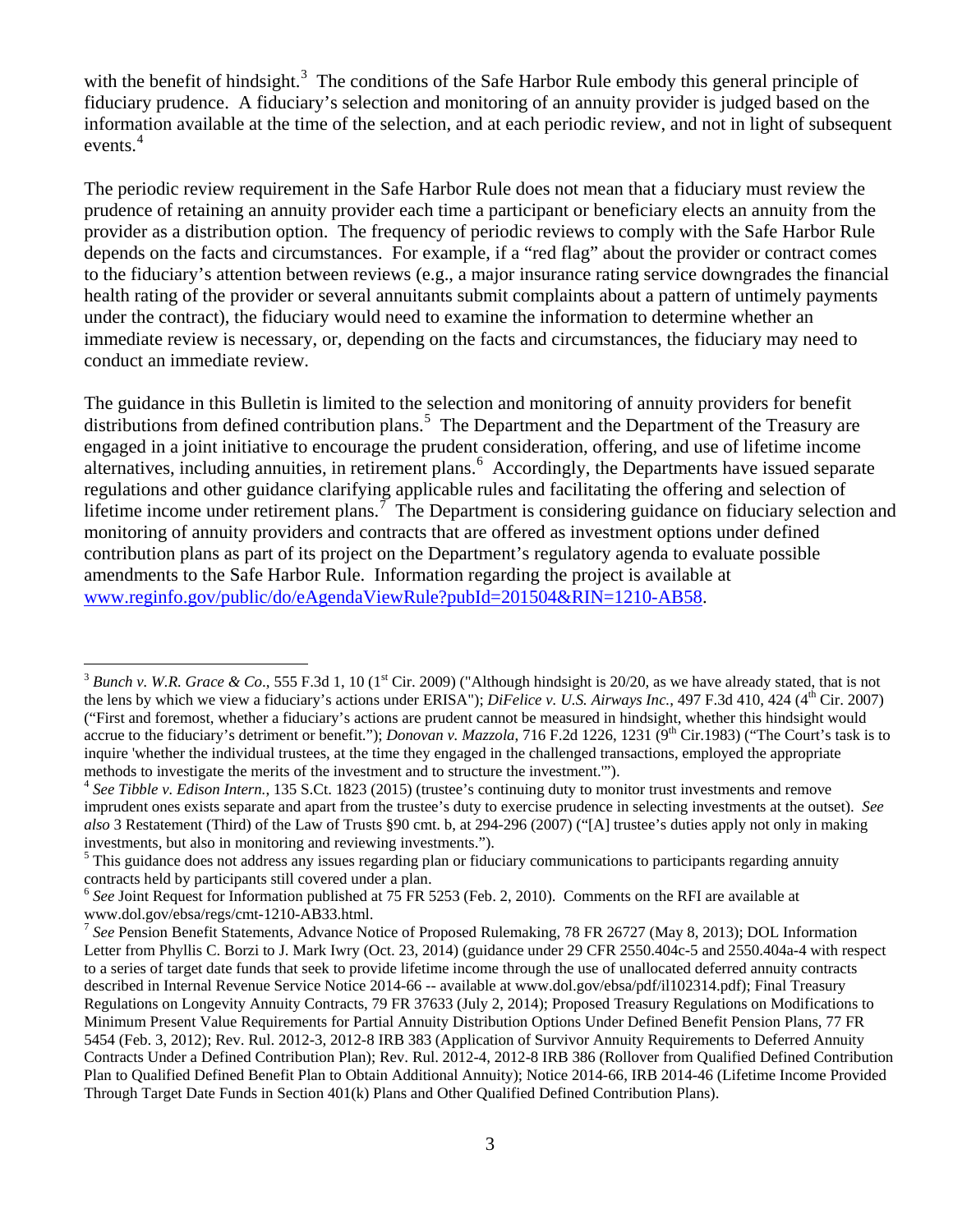# **Examples**

The examples below illustrate the selection and monitoring of an annuity provider under the Safe Harbor Rule. The following assumptions apply to each of the examples: (1) the fiduciary prudently concludes that, at the time of its selection, the annuity provider is financially able to make all future payments under the annuity contract and the cost of the annuity contract is reasonable in relation to the benefits and services to be provided under the annuity contract; (2) each product or product feature is an annuity contract; and (3) each annuity provider is appropriately licensed to issue annuity contracts under state insurance laws.

The annuity products or features used in the examples are (1) an immediate annuity which provides for fixed monthly payments that start immediately and continue for the life of the retiree (or beneficiary if a joint life annuity is elected); and (2) a longevity annuity, which is a deferred fixed income annuity purchased at retirement, but income payments start at an advanced age, such as 80 or 85.

## EXAMPLE #1 — *Monitoring and Review Until Annuity Provider is Replaced* IMMEDIATE ANNUITY

**Facts:** Employer G offers a 401(k) plan under which participants with vested account balances may elect among various benefit distribution options, including an immediate annuity. Employer G prudently selects an annuity provider, H, to issue immediate annuities directly to participants who from time to time thereafter elect this option when they retire.

Employer G periodically reviews Annuity Provider H for as long as the plan offers Annuity Provider H's annuities. At some point, Employer G determines that it can obtain more competitive annuities from another annuity provider. Accordingly, Employer G stops offering annuities from Annuity Provider H as a benefit distribution option. Some years later, Annuity Provider H becomes unable to pay its annuity holders.

**Conclusion:** Under the Safe Harbor Rule, Employer G's obligation to periodically review Annuity Provider H ended when Employer G stopped offering annuities from Annuity Provider H as a distribution option to participants or their beneficiaries.

### EXAMPLE #2 — *Monitoring and Review Until Annuity is No Longer a Distribution Option* DEFERRED ANNUITY

**Facts:** Employer C's 401(k) plan includes, as a distribution option, a qualifying longevity annuity contract (*see* Treas. Regulations, 79 FR 37633 (July 2, 2014)). This type of deferred annuity provides a stream of payments that do not begin until a specified number of years (for example, 10 to 15) after the participant retires, or when the participant reaches age 80 or 85. Employer C prudently selects Annuity Provider D under the Safe Harbor Rule to provide the longevity annuity option to plan participants. Under the terms of the plan, participants can make single premium payments from their accounts to purchase a qualifying longevity annuity at retirement. If a participant purchases a qualifying longevity annuity, the participant's premium payment cannot be withdrawn or converted to a lump sum, except for a return of premium benefit upon the death of the participant. Participants who purchase a qualifying longevity annuity receive a certificate at retirement evidencing their rights under the annuity. Neither Employer C nor the plan has any legal rights or interests in the purchased annuities.